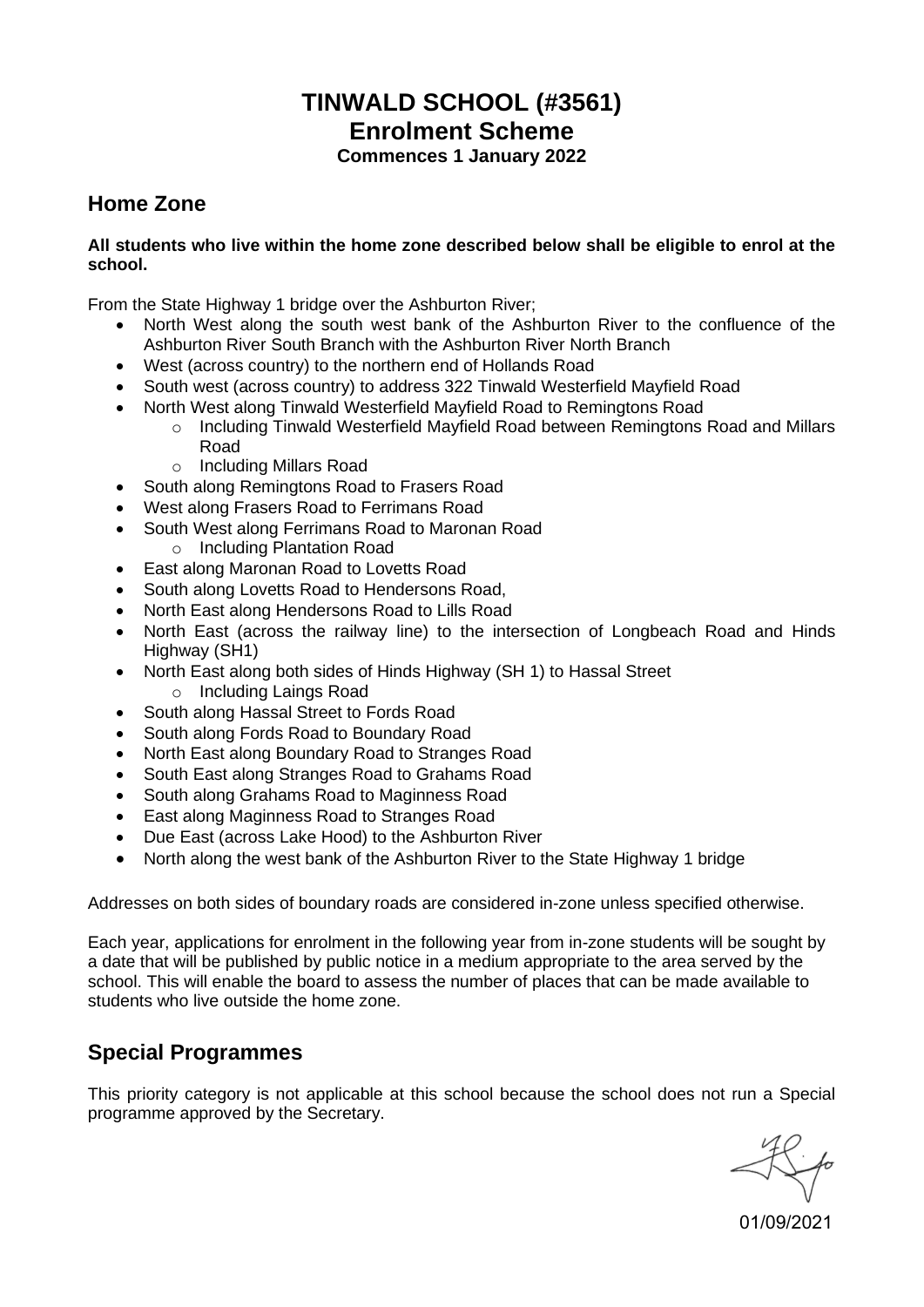# **Additional Entitlement to Enrol**

This provision has been approved under Section 75 1 (a) of the Education and Training Act 2020.

For families of currently enrolled students whose addresses become out of zone as a result of the amendment to this Enrolment Scheme.

#### **Section 75 of the Education and Training Act 2020** states that;

"the Secretary may authorise an enrolment scheme to permit a student to enrol at the school as if the student lived in the home zone of the school if, -

(a) in the case of an existing enrolment scheme whose home zone is amended, —

- (i) the student lives outside the amended home zone; and<br>(ii) the student has a sibling who is enrolled at the school a
- the student has a sibling who is enrolled at the school at the time that the amendment is implemented; and
- (iii) the sibling, at the time that the amendment is implemented, lives inside the home zone as it was before the amendment; and
- (iv) the student, at the time of enrolment, lives inside the home zone as it was before the amendment:

If applying for enrolment under this part of the Enrolment Scheme, the sibling's name and evidence of a sibling relationship may be required by the school.

[Section 75](http://www.legislation.govt.nz/act/public/2020/0038/latest/LMS357071.html) of the Education and Training Act 2020 sets out the definition of a "sibling" for these purposes.

The school will maintain a list of students enrolled at the time of the implementation of the enrolment scheme change by the Board in order to enable determination of eligibility to enrol under this provision.

Note: That this is a very tightly defined definition. It would not apply to:

- 1. Children who move into the withdrawal area after the implementation of the enrolment scheme boundary amendment; or
- 2. Children of families/whānau who move out of the old zone after the implementation of the enrolment scheme boundary amendment.

# **Out of Zone Enrolments**

Applications for enrolments will be processed in the order of priority specified in the [Education and](https://www.legislation.govt.nz/act/public/2020/0038/latest/whole.html#LMS176159)  [Training Act 2020.](https://www.legislation.govt.nz/act/public/2020/0038/latest/whole.html#LMS176159)

Before the application deadline associated with each pre-enrolment period, a Board must, by public notice in a medium appropriate to the area served by the school:

- confirm the already advertised dates for the receipt of applications and for the holding of the ballot.
- state the likely number of out of zone places that remain available.

If there are more applicants in any priority group than there are places available, selection within the priority group will be by ballot conducted in accordance with [instructions by the](https://www.education.govt.nz/assets/Enrolment/Secretarys-Instructions-December-2020.pdf) Secretary, under Schedule 20, Clause 3 (1) of the Education and Training Act 2020. Parents will be informed of the date of any ballot by public notice in a medium appropriate to the area served by the school.

Applicants may be required to give proof of address or sibling relationship.

The guidelines for development and operation of enrolment schemes are issued under Schedule 20, Clause 3 (3) of the Education and Training Act 2020 for the purpose of describing the basis on which the Secretary's powers in relation to enrolment schemes will be exercised.

01/09/2021